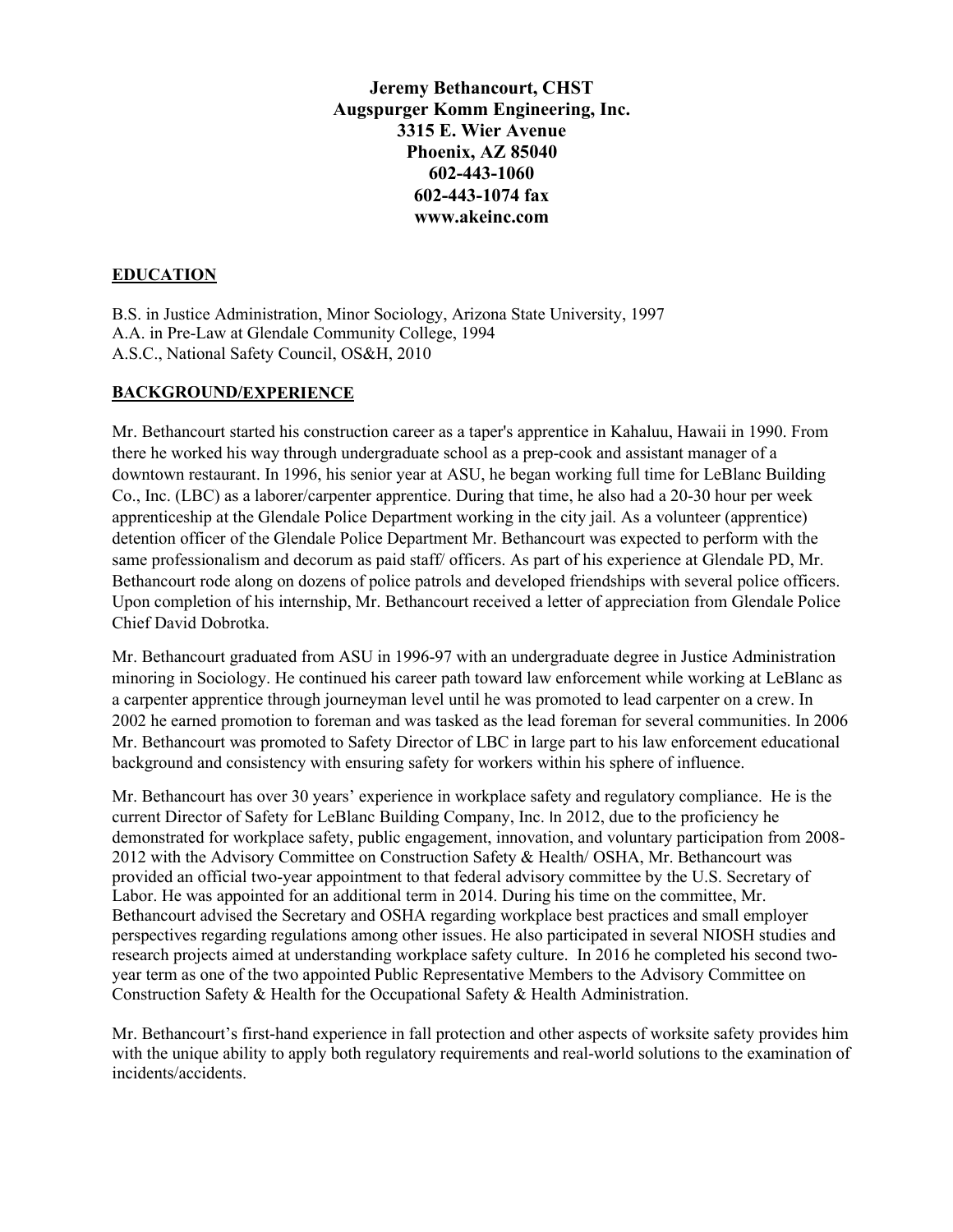Jeremy Bethancourt Consultant Page 2 of 7

### **BACKGROUND/EXPERIENCE – Continued**

In 2009-2011 after completing no less than 120 hours of formal training and education from the National Safety Council, Mr. Bethancourt earned an Advanced Safety Certificate. In 2011, due to his experience and understanding of the curriculum, Mr. Bethancourt was invited to become an instructor for the Arizona Chapter National Safety Council which he did until 2017.

The following is a partial listing of courses facilitated by Mr. Bethancourt in his role as a National Safety Council trainer/instructor.

- Principals of Occupational Safety & Health (NSC)
- Safety Training Methods (NSC)
- Fundamentals of Industrial Hygiene (NSC)
- Safety Management Techniques (NSC)
- Forklift Train the Trainer (NSC)
- Flagger Train the Trainer (NSC)
- CPR/First Aid (NSC)
- Incident Investigation (NSC)
- Job Safety Assessment (NSC)
- Confined Space Train the Trainer (NSC)
- Safety Inspection (NSC)

He is a past member of the Public Relations Committee for the American Society of Safety Professionals, Professional Member of the American Society of Safety Professionals (ASSP)/ Arizona Chapter, board member of Kids' Chance of Arizona, Past Member of the Arizona Business Association Safety Committee, Member of the A-10.32 ANSI/ASSP Fall Protection Subcommittee, and Section Advisor for the Construction Section of the Arizona Chapter of the ASSP and is the Government Affairs Chairperson for the Arizona Chapter of the ASSP.

Mr. Bethancourt is also a regular guest lecturer for the University of Alabama Birmingham in their Masters of Safety Engineering program and peer reviewer for the Journal on Architectural Engineering. He has provided educations lectures for the American Society of Safety Professionals, SCF Arizona, National Safety Council, American Society of Civil Engineers, Construction Safety Council, and Southeastern Mine Safety Conference among others.

For nearly a decade, Mr. Bethancourt has volunteered to provide workplace safety outreach and training as part of the annual OSHA/NIOSH/CPWR National Fall Stand Down. He volunteers countless hours in the community working with Kids' Chance of Arizona, The Annual Distracted Driving Summit, American Cancer Society, Little League and Babe Ruth/Cal Ripken Baseball League, and Boy Scouts.

Mr. Bethancourt has participated in and/or been an advisor on numerous research to practice projects including, with the Construction Safety Council, NIOSH/CPWR Washington University projects: Forman Safety Leadership Training Project, Improving Residential Construction Safety and Improving Residential Fall Protection; Florida State University projects: Ponte Listo Advisory Committee and Toolbox Talk Project; and NIOSH/CPWR Safety Culture-Climate as well as several others with the American Society of Safety Professionals, National Institute of Occupational Safety and Health, and the Occupational Safety and Health Administration.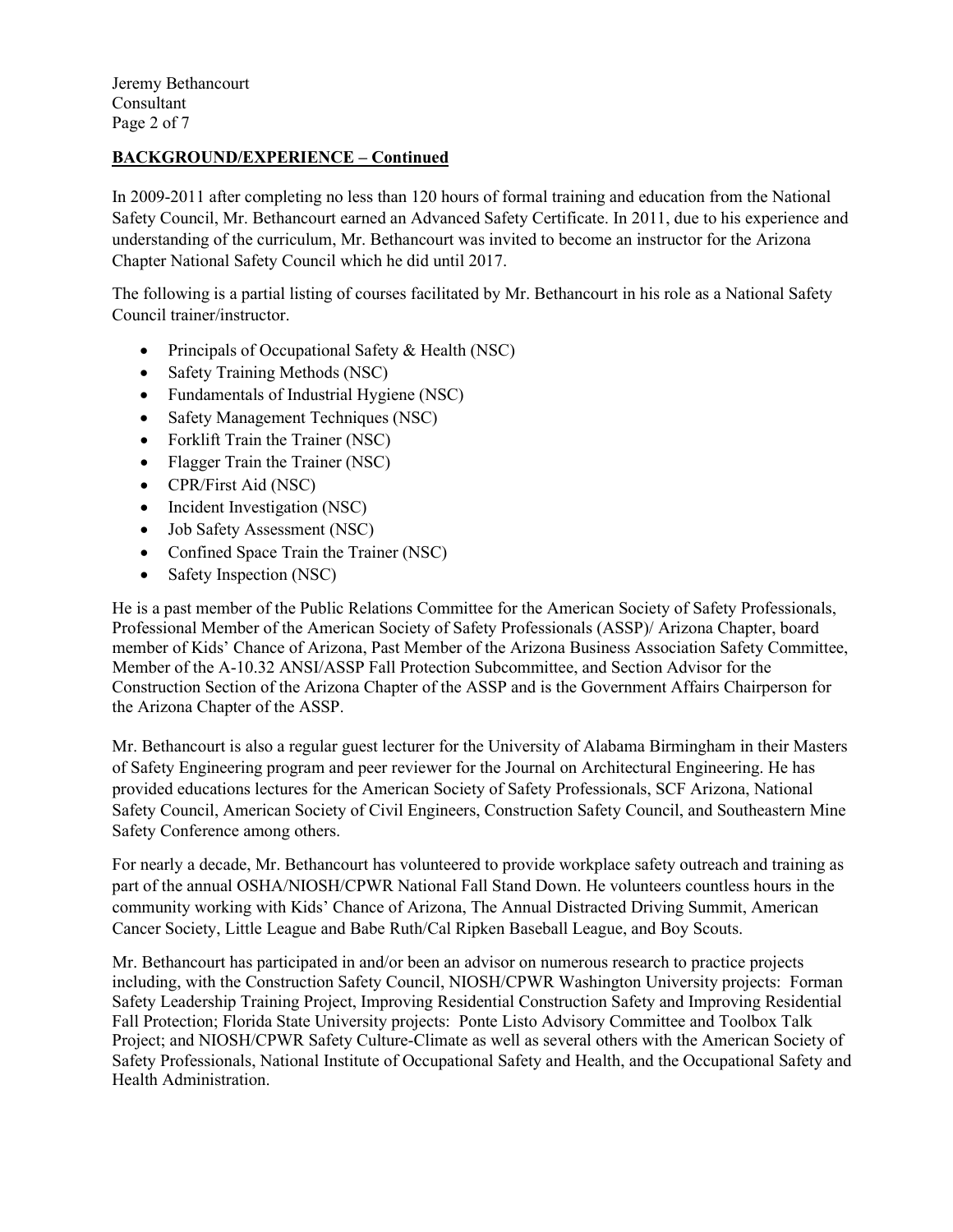Jeremy Bethancourt Consultant Page 3 of 7

### **EXPERIENCE HISTORY**

| $2015 -$      | Augspurger Komm Engineering, Inc.; Safety Engineering Consultant                           |
|---------------|--------------------------------------------------------------------------------------------|
| $1996-$       | Leblanc Building Co., Inc.; Director of Safety/Trainer; Regulatory Interface               |
| $2009-$       | ACTA Safety; Program Director/ Secretary Treasurer                                         |
| $2009 -$      | Cortessa Community Association; Member of the Board of Directors                           |
| $2010-$       | American Society of Safety Professionals; American National Standards Institute            |
|               | Subcommittee Member                                                                        |
| $2011 - 2017$ | National Safety Council; Arizona Chapter, Trainer/Consultant/OSH Advisor                   |
| $2012 -$      | Government Affairs Chairperson for AZAAP                                                   |
| $2015 -$      | Transportation and Roadway Pedestrian Safety (TARPS) Section Chairperson AZASSP            |
| $2012 - 2016$ | ACCSH Member – Appointed by United States Secretary of Labor Solis in 2012 and             |
|               | reappointed by United State Secretary of Labor Perez in 2014 to serve as one of two Public |
|               | Representative Members to the Advisory Committee on Construction Safety & Health for       |
|               | the Occupational Safety & Health Administration. Second term ended July 2016.              |
| 2009-         | Professional Member American Society of Safety Professionals.                              |

# **AWARDS**

- 2017 Edgar Monsanto Queeny Safety Professional of the Year
- 2015 Safety Professional of the Year, Construction Practice Specialties, ASSP
- 2013 Inaugural Triangle Award for Heroic Dedication presented by the American Society of Safety Engineers
- 2010 Kids Chance of Arizona Service Award
- 2009 Safety Professional of the Year Arizona Chapter of the ASSP
- 2008 Runner-up National Association of Home Builders SAFE Award as Safety Professional of the Year
- 2006 Five Year Service Award from Arizona Hemophilia Association

#### **PROFESSIONAL AFFILIATIONS**

- Cortessa Community Board of Directors
- ABC 15 Operation Safe Roads Advisory Committee
- 2012-2016 Appointee to Advisory Committee on Construction Safety & Health/ OSHA
- Professional Member American Society of Safety Professionals
- Past Instructor Arizona Chapter National Safety Council
- Safety Ambassador National Safety Council
- Past member of Arizona Business Association Safety Committee
- 2008-2009 Vice Chairman Arizona ASSP Construction Section
- 2009-2010 Chairman Arizona ASSP Construction Section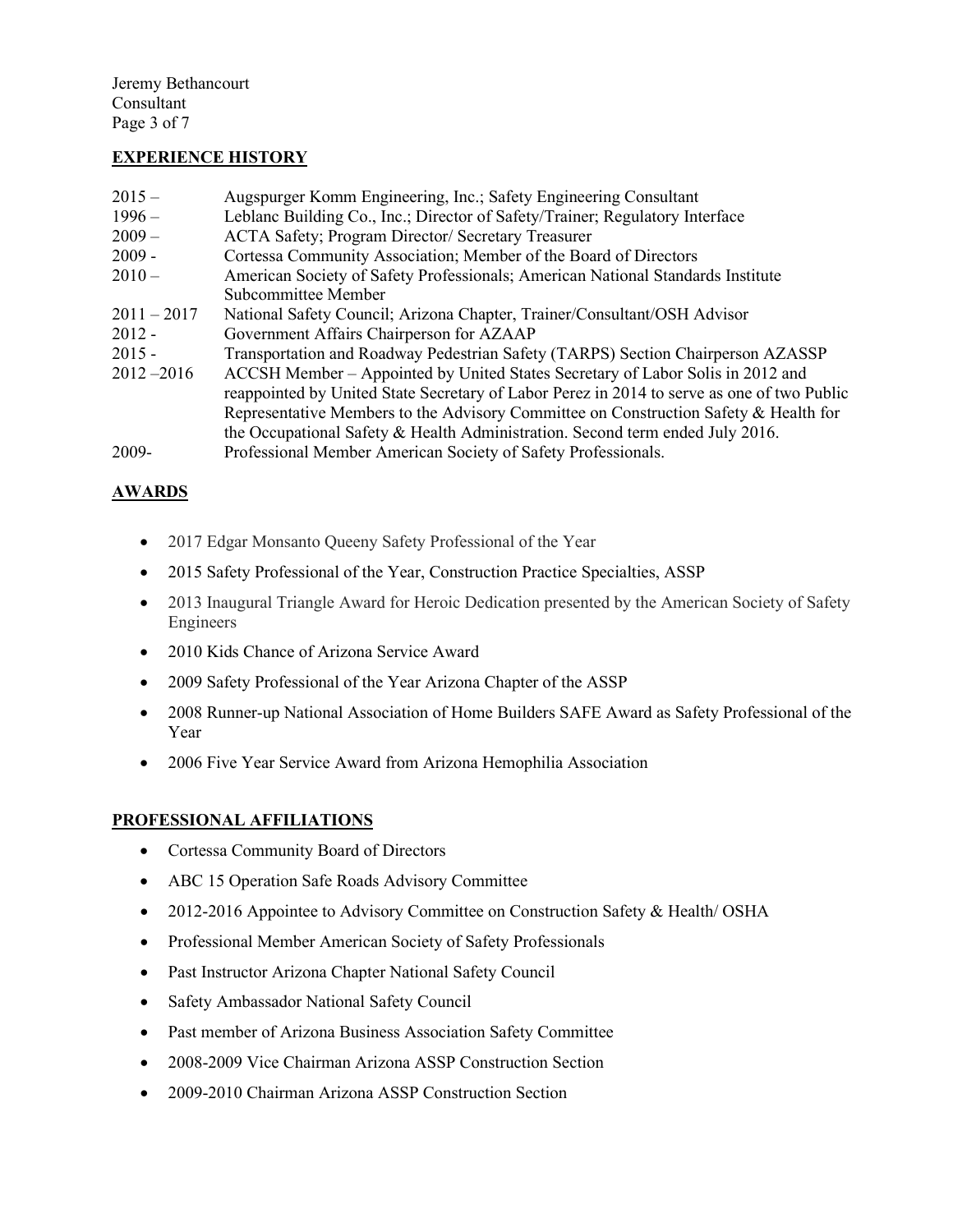## **PROFESSIONAL AFFILIATIONS – Continued**

- Advisory Board Member Arizona Kids' Chance
- 2008-2011 Voluntary Participant OSHA Advisory Committee on Construction Safety & Health
- Residential Fall Protection Work Group (In hiatus)
- Women in Construction Work Group
- Diversity in Construction Work Group
- Prevention Through Design

### **PUBLICATIONS & PRESENTATIONS**

- *Fall Protection In Mining Is As Easy As ABC*, Professional Safety Magazine, American Society of Safety Professionals, November, 2020
- University of Alabama Birmingham, Advanced Safety Engineering and Management ASEM 601, Anyone Can Be President, March, 2020
- Annual Arizona Distracted Driving Summit, Government Affairs An Easy Ste-by-Step Guide to Citizen involvement in the Political Process, Arizona ASSP Engagement with Citizens, January, 2020
- Fall Protection, Southeastern Mine Safety Conference, Birmingham, Alabama, November 2019
- Anyone Can Be President, Government Affairs Engagement, American Society of Safety Professionals, Safety 2019 Professional Development Conference, June 2019
- Human Factor, Information Technology and Safety Engineering in Construction, American Society of Civil Engineer's, Webinar, November 2018
- *Fall Protection in Residential Construction, Still Talking About it!,* American Society of Safety Professionals, Professional Development Conference, June, 2018
- Rulemaking Process in Local Government, University of Alabama, Birmingham, Al; Guest Lecturer, June 2018
- Presenter at the 2017 ASSP Leadership Conference Planning Committee, October 12-14, 2017, Rosemont, IL
- *OSHA, Don't Tell Me What To Do*, American Society of Safety Engineers Professional Development, Conference, June 21, 2017
- *Fall Protection – Overcoming Misconceptions in Residential Construction*, Journal of the American Society of Safety Engineers, March 2017
- *Making the Fall Protection System Fit the Workplace*, Whitepaper & Lecture, Safety 2016, Professional Development Conference & Exposition for the American Society of Safety Engineers, Co-author/presenter, 2016.
- *Structural Efficacy of Residential Structures for Fall Protection Systems*, Journal of the American Society of Safety Engineers, May 2015
- *The Cost-effectiveness of Fall Arrest Systems in Construction: The Employers Perspective*, National Occupational Injury Research Symposium: Status Report & Preliminary Findings, Co-Author October 2011.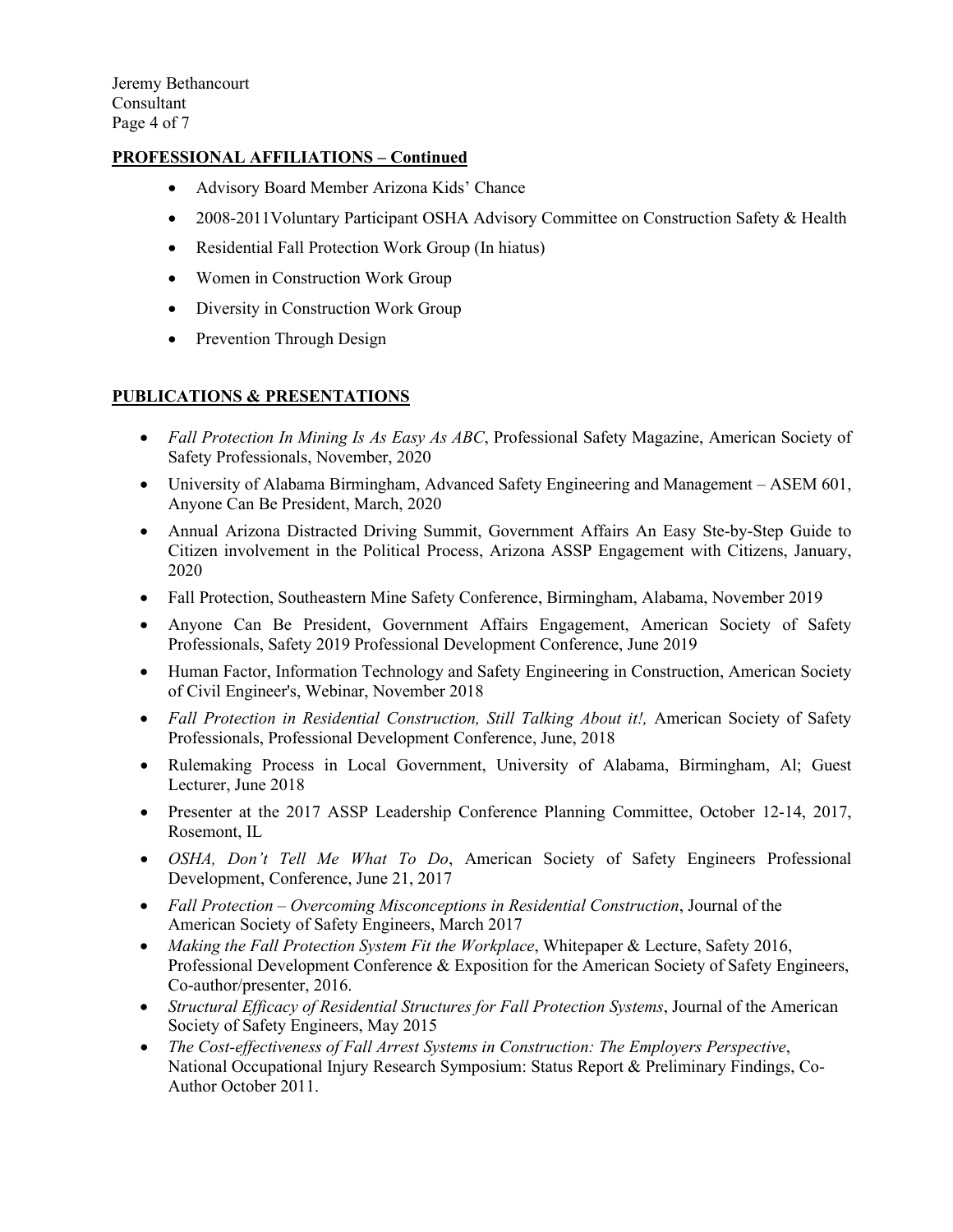Jeremy Bethancourt Consultant Page 5 of 7

### **PUBLICATIONS & PRESENTATIONS – Continued**

- *Guidance Document for Residential Construction,* OSHA Co-Contributor/Consultant, U.S. Department of Labor/ Occupational Safety & Health Administration, 2011.
- *Health Hazards in Construction,* Co-Contributor, Construction Safety Council® Copyright 2011
- *The Journey from Alternative to Conventional: A Moral Choice LeBlanc Building Co., Inc. LBC,* 2008
- *Conventional Fall Protection: Is It Still Infeasible or a Greater Hazard To Use Conventional Fall Protection In Residential Construction?* Technical Report LBC, 2007
- Tool Box Safety Talks, LeBlanc Building Co., Inc., English & Spanish LBC, 2007
- *Framer Fall Protection* FFP™/ Slide Guard/ CAZ LBC, 2006
- *Framer Orientation & General Safety Instruction,* LeBlanc Building Co., Inc. English & Spanish 2006 & 2008
- Numerous Presentations made to the Advisory Committee on Construction Safety & Health ACCSH 2008-2011
- *OSHA Rescinds Residential Fall Protection Exemption: What the New Directive Means for the Residential & Commercial Building Industry*, Professional Safety, Journal of the American Society of Safety Engineers June 2011
- *Safe Best Practices for Linemen,* UOSH Safety Line, April 2011

### **RESEARCH SUPPORT & COLLABORATIONS**

**2014 to Present:** Mr. Bethancourt is a peer reviewer for the Journal of Architectural Engineering.

**2013-2014:** Mr. Bethancourt co-authored a report funded by CPWR through a NIOSH/CDC grant with the end goal of providing employer contractors information on how they might improve worker safety by using fall protection systems in wood frame construction. The document titled: *Structural Efficacy of Residential Structures for Fall Protection Systems* provides an overview of thirteen averted or arrested falls of workers over a seven-year period. The report is part one of a multi-phase project proposal aimed at improving the safety of workers at height.

**2010 -2013:** Mr. Bethancourt assisted NIOSH researches as they prepared materials which are provided to industry to assist workers and employers in reduce pneumatic nail gun injuries. The document titled: *Straight Talk About Nail-Gun Safety* is the culmination of over three years of research and collaboration with industry into best practices for nail-gun safety. It is anticipated that the animated approach of the document will enable even low literacy workers the ability to understand best practices and actions that can be taken to mitigate the hazards association with using pneumatic nail-guns.

**2010-Present:** Mr. Bethancourt in conjunction with several partners has been evaluating and testing wood frame structures for suitability for fall protection anchor points to be incorporated into structures during initial construction. The evaluations have been conducted at several sites and on numerous truss configurations. The protocols used for the evaluation of structures were taken from CFR 1926 Appendix C to Subpart M and ANSI A10.32. The research is on a continuing basis in an effort to accumulate documentation to the applicability, practicality, and feasibility of fall protection in wood frame construction. Since 2007 there have been eight separate evaluations.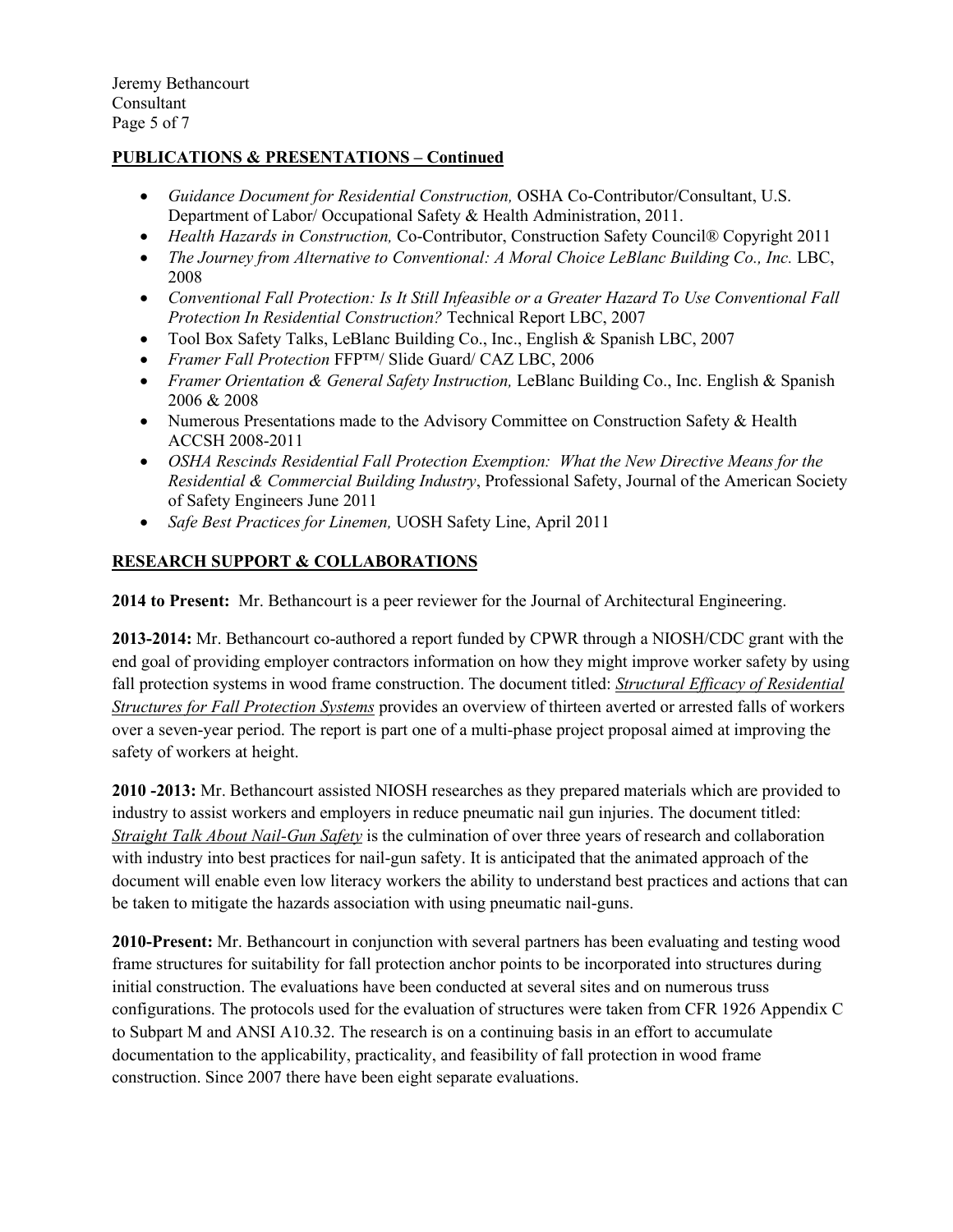## **RESEARCH SUPPORT & COLLABORATIONS – Continued**

**2009-2012:** Mr. Bethancourt was chosen to act as an industry liaison as well as a worker/employer safety advocate as NIOSH investigated ways to reduce the large amounts of occupational injuries as a result of pneumatic nail guns. Despite evidence that traumatic nail gun injuries are a relatively frequent occurrence which can result in serious injury or death, current 'best practices' for reducing these injuries have not been widely adopted. As part of industry outreach, NIOSH facilitated focus groups to conducted and explore the attitudes and beliefs of residential building stakeholders regarding barriers to adopting use of safer pneumatic nail guns and work practices, and to identify communication (*i.e.,* social marketing) content and methods appropriate for stakeholders. The goal of the NIOSH project titled "*Adoption and Diffusion of* 

*Safety Improved Nail-Guns"* is the increase in the use of the improved pneumatic nail guns and work practices that will reduce the risk of traumatic injury during wood frame construction.

**2004-2011:** Mr. Bethancourt in collaboration with several NIOSH researchers completed a preliminary report for the October 2011 National Occupational Injury Research Symposium. That report titled: *The Cost-effectiveness of Fall Arrest Systems in Construction: The Employers Perspective* provided specific injury and labor burden data of a small to medium size employer over a seven-year period. The evidence demonstrated the reduction in workers compensation premiums as a result of a reduction in fall related incidents. The evaluation of the company's work practices prior to the intervention is very important given the fact that many in the industry even now advocate and promote comparable work practices and has consistently demonstrated similar fall incident rates over the last 20 years. The current research is the evaluation of four additional years of data including cost for maintenance and replacement of equipment, decrease in workers compensation premiums, and an additional six workers successfully saved after they fell. The current manuscript is undergoing peer review for publication and is titled, "*We Can Do It: A Methodology to Incorporate Fall Protection Safety into the Building Process."* The current work is part two of a multi-phased effort focused on reducing injuries through work practice modification, prevention through design, preplanning, and continual worker training and evaluation. The data collected will be easily used to compare the fall incidents of construction companies to demonstrate similar reductions of those incidents would in fact be financially beneficial for the industry.

**2009-2010:** Mr. Bethancourt was a key advisor and technical consultant/advocate representing workers and end users to the NIOSH pilot research project titled "*Fall Arrest Systems in Residential Roof Construction*". The purpose of the project was to design, analyze, and pilot test a method of evaluating the feasibility of using wood frame roof structures/trusses as an anchorage point for Personal Fall Arrest Systems in wood frame construction during light commercial/ residential activities. As part of the work, a methodology was to be created to evaluate under what conditions a wood framed structure could be used as an acceptable anchorage location as part of a PFAS designed to protect workers should they fall while working at height. At the beginning of 2010 the pilot study had not reached all its desired goals and as a result all "partners were asked to extend their cooperation with NIOSH under the original Letter of Agreement.